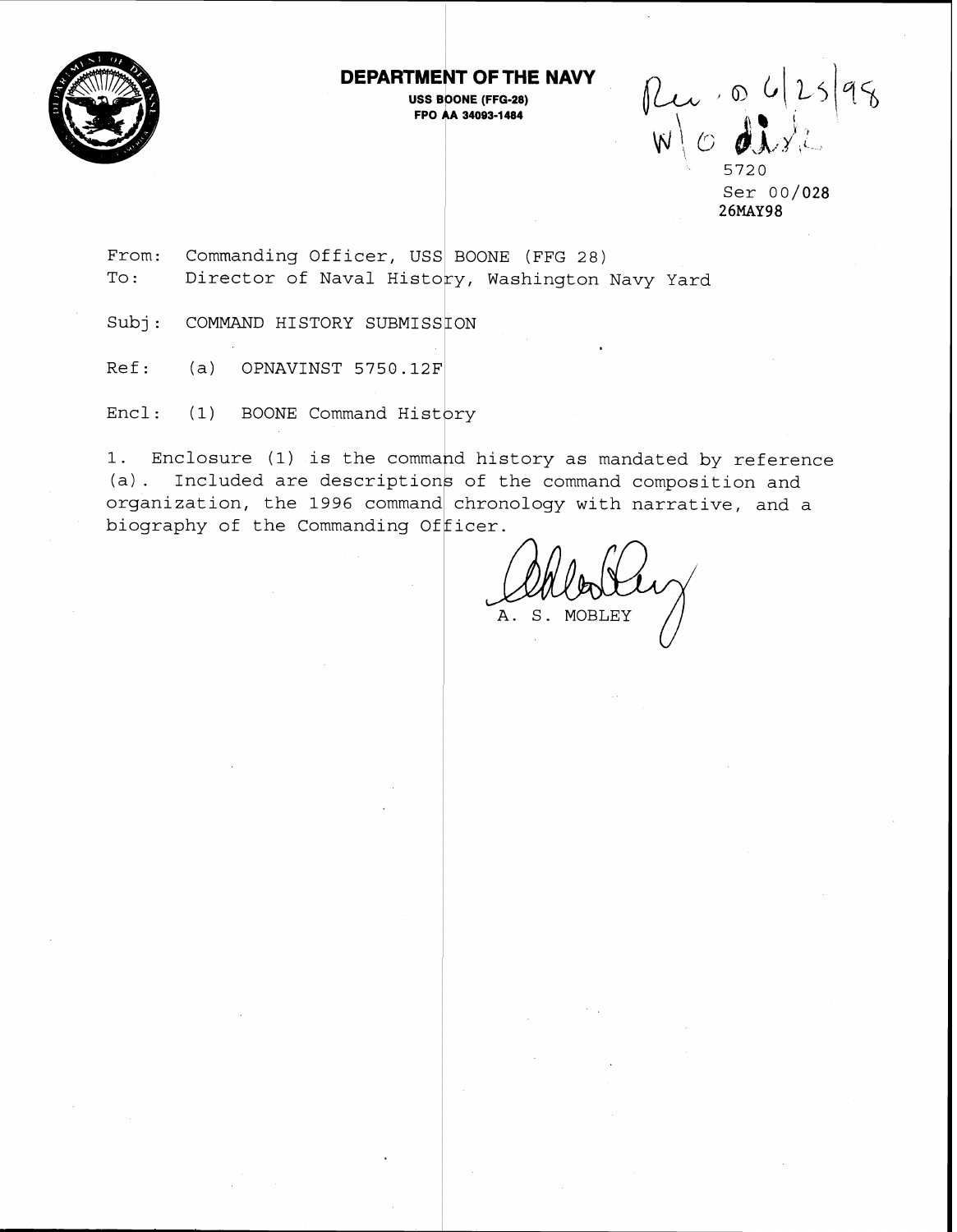# USS BOONE (FFG 28) COMMAND HISTORY 1996 CHRONOLOGY

|        |  | 01 JAN - 04 JAN     | INPORT BARI IT                                         |
|--------|--|---------------------|--------------------------------------------------------|
|        |  | 05 JAN - 07 JAN     | U/W ARIATIC SEA                                        |
| 07 JAN |  |                     | PASSING EXERCISE NR 1 WITH SOVIETS (ADM                |
|        |  |                     | KUZNETSOV BATTLE GROUP)                                |
|        |  | 08 JAN - 09 JAN     | INPORT TUNIS, TUNISIA FOR NADOR 96-1 BRIEF             |
| 10 JAN |  |                     | $U/W$ FOR NADOR 96-1                                   |
| 13 JAN |  |                     | PASSING EXERCISE NR 2 WITH SOVIETS                     |
|        |  | 15 JAN - 17 JAN     | HUNTER KILLER GROUP USW OPS                            |
| 17 JAN |  |                     | ENR ADRIATIC, PM SH-60F FLYOFF                         |
| 19 JAN |  |                     | PASSING EXERCISE NR 3 WITH SOVIETS                     |
|        |  |                     | OBSERVED FLIGHT OPERATIONS                             |
| 22 JAN |  |                     | ARR TAORAMINA SICILY ANCHORED                          |
| 24 JAN |  |                     | U/W ENR CATANIA SICILY                                 |
|        |  | 27 JAN - 29 JAN     | INPORT CATANIA SICILY                                  |
| 30 JAN |  |                     | U/W ENR ADRIATIC                                       |
| 01 FEB |  |                     | ASU PASSIVE PLOT X2                                    |
| 02 FEB |  |                     | ASU PASSIVE PLOT X2, MINEX W/EOD, ASW                  |
|        |  |                     | W/TAIL, DIPPERS/60B'S (BOO/MON)                        |
| 03 FEB |  |                     | ASU PASSIVE PLOT X2                                    |
| 04 FEB |  |                     | ASU PASSIVE PLOT X2                                    |
|        |  |                     | ASW SCREEN OF HVU OCE BOO                              |
| 05 FEB |  |                     | FAS/VERTREP                                            |
|        |  |                     | ASW HELO ONLY NO DIPPER SUPPORT                        |
|        |  |                     | DEPARTED THE ADRIATIC FOR THE LAST TIME                |
|        |  |                     | ENR STRAITS OF MESSINA                                 |
|        |  | 06 FEB - 10 FEB     | INPORT MESSINA SICILY                                  |
| 06 FEB |  |                     | SECNAV VISITS BOO                                      |
| 10 FEB |  |                     | ENR MAYPORT FL                                         |
| 24 FEB |  |                     | RETURN TO MAYPORT FL                                   |
|        |  |                     |                                                        |
|        |  |                     |                                                        |
|        |  | 24 FEB - 24 MAR     | POST DEPLOYMENT STANDDOWN. LEAVE AND                   |
|        |  |                     | STANDDOWN                                              |
|        |  | 02 APR - 05 APR     | AMMUNITION OFF LOAD, NAVAL WEAPONS STATION             |
|        |  |                     | CHARLESTON SC                                          |
|        |  | 22 APR - 01 JUN     | SHIP READINESS AVAILABILITY                            |
|        |  | 12 JUN - 14 JUN     | LIGHT OFF ASSESSMENT                                   |
| 18 JUN |  |                     | U/W INSURV REHERSAL, JAXOPAREA                         |
|        |  | $01$ JUL - $03$ JUL | AVIATION CERTIFICATION/AVIATION READINESS              |
|        |  |                     | EXAMINATION                                            |
|        |  | 08 JUL - 09 JUL     | U/W INSURV REHERSAL                                    |
|        |  |                     | 09 JUL - 11 JUL EVASION OF HURRICANE BERTHA            |
|        |  | 22 JUL - 26 JUL     | INSURV<br>05 AUG - 08 AUG CHASN WEAPONS STATION ONLOAD |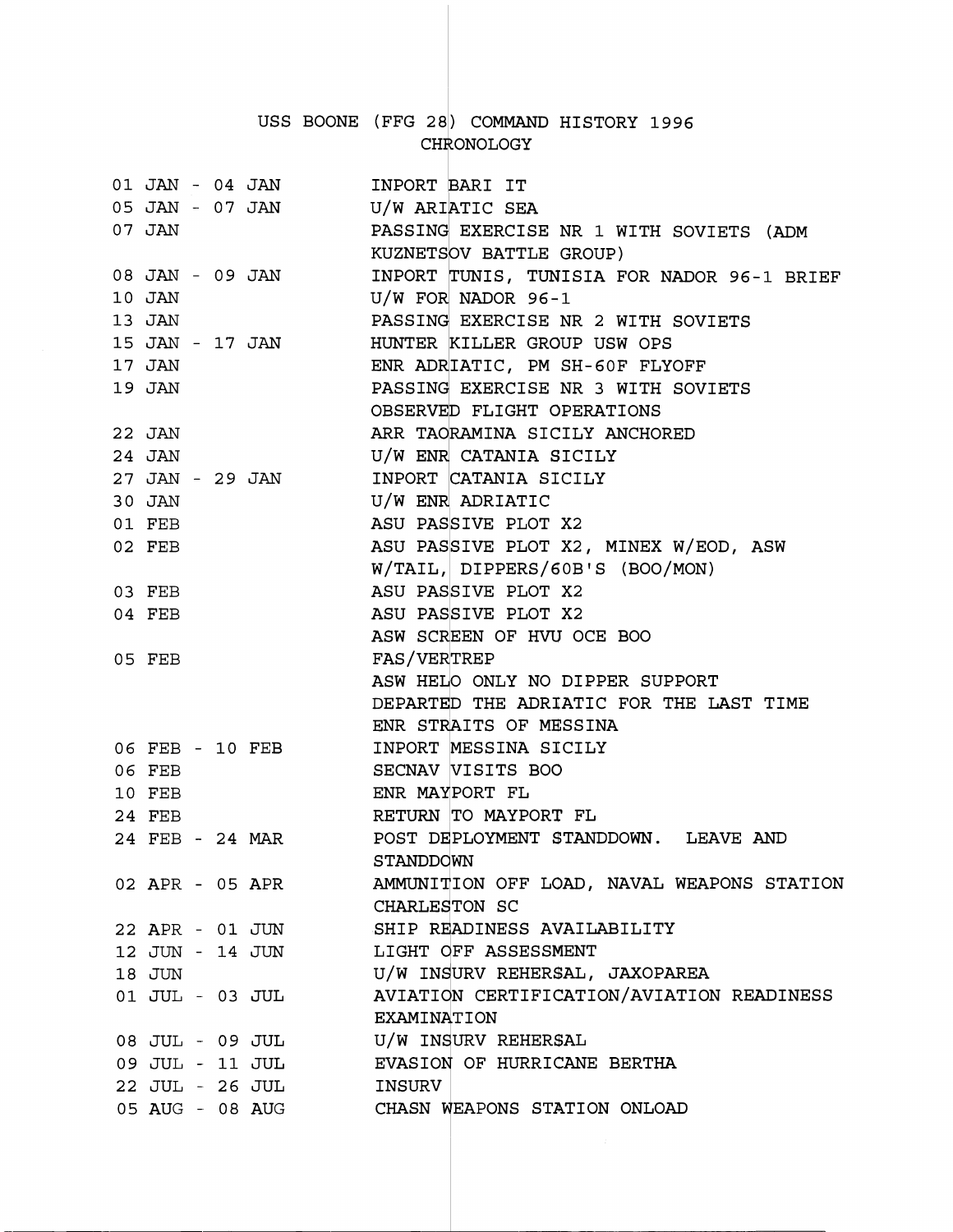| 17 AUG<br>19 AUG<br>20 AUG |  | $\sim 1000$ km s $^{-1}$ | U/W DEPART COUNTER-DRUG(CD) OPS, ENR HAITI<br>COMREL PROJECT PORT AU PRINCE HAITI<br>BSF NAVAL STATION GUANTANAMO BAY, CUBA<br>U/W PM ENR ONSTA FOR CD OPS<br>1ST CDPOS BOARDING M/V NATALE |
|----------------------------|--|--------------------------|---------------------------------------------------------------------------------------------------------------------------------------------------------------------------------------------|
|                            |  | 20 AUG - 27 AUG          | OP RHONDA CHOKE HAITI CLAW, CARRIBEAN<br><b>OPAREA</b>                                                                                                                                      |
| 28 AUG                     |  |                          | BSF NAVAL STATION GUANTANAMO BAY, CUBA                                                                                                                                                      |
|                            |  | 29 AUG - 05 SEP          | $U/W$ CD OPS                                                                                                                                                                                |
|                            |  | 06 SEP - 08 SEP          | INPORT CURACAO, NETHERLANDS ANTILLIES                                                                                                                                                       |
|                            |  | 09 SEP - 16 SEP          | U/W CD OPS                                                                                                                                                                                  |
|                            |  | 16 SEP - 18 SEP          | INPORT ARUBA, NETHERLANDS ANTILLIES                                                                                                                                                         |
|                            |  | 19 SEP - 25 SEP          | $U/W$ CD OPS                                                                                                                                                                                |
| 26 SEP                     |  |                          | BSF NAVAL STATION GUANTANAMO BAY, CUBA                                                                                                                                                      |
|                            |  | 27 SEP - 03 OCT          | $U/W$ CD OPS                                                                                                                                                                                |
| 04 OCT                     |  |                          | OUTCHOP FROM CD OPS                                                                                                                                                                         |
| 05 OCT                     |  |                          | BSF NAVAL AIR STATION KEY WEST FL                                                                                                                                                           |
| 06 OCT                     |  |                          | ANCHOR PORT EVERGLADES, FL. DAY CRUISE                                                                                                                                                      |
|                            |  |                          | FOR JIATF EAST PERSONNEL AND BROWARD NAVY                                                                                                                                                   |
|                            |  |                          | DAY DIGNITARIES                                                                                                                                                                             |
|                            |  | 07 OCT - 09 OCT          | INPORT PORT EVERGLADES, FL. BROWARD NAVY                                                                                                                                                    |
|                            |  |                          | <b>DAYS</b>                                                                                                                                                                                 |
| 10 OCT                     |  |                          | U/W ENR MAYPORT FL                                                                                                                                                                          |
| 11 OCT                     |  |                          | RETURN TO MAYPORT FL                                                                                                                                                                        |
|                            |  | 15 OCT - 18 OCT          | COMMAND ASSESSMENT OF READINESS AND                                                                                                                                                         |
|                            |  |                          | TRAINING (CART II)                                                                                                                                                                          |
|                            |  | 21 OCT - 25 OCT          | TSTA I CSTG                                                                                                                                                                                 |
|                            |  | 28 OCT - 31 OCT          | TSTA I ETG U/W JAXOPAREA                                                                                                                                                                    |
|                            |  | 01 NOV - 22 NOV          | TSTA I FTG U/W JAXOPAREA                                                                                                                                                                    |
|                            |  | 02 DEC - 06 DEC          | TSTA II ETG U/W JAXOPAREA                                                                                                                                                                   |
|                            |  | 09 DEC - 11 DEC          | TSTA II ETG U/W JAXOPAREA                                                                                                                                                                   |
| 12 DEC                     |  |                          | ENGINEERING CERTIFICATION (ECERT)                                                                                                                                                           |
|                            |  |                          | 13 DEC - 05 JAN XMAS STAND DOWN                                                                                                                                                             |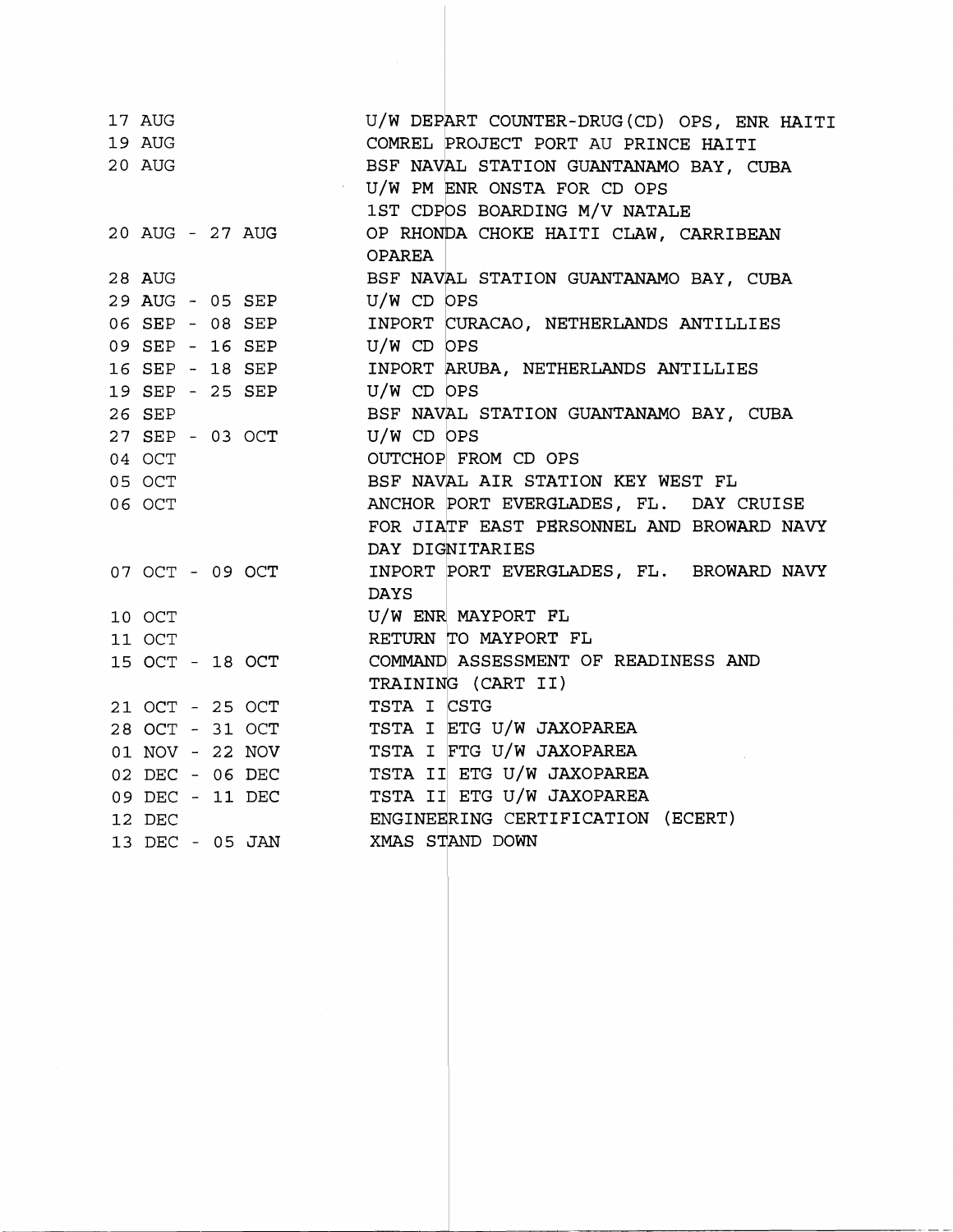#### USS BOONE (FFG 28) COMMAND HISTORY COMMAND COMPOSITION AND ORGANIZATION

USS BOONE (FFG 28) is a member of the Oliver Hazard Perry class of Guided Missile Frigates. Her mission is to provide local area protection to battle groups underway, replenishment groups, amphibious forces, military and mercantile shipping and to conduct USW operations in conjunction with other sea control forces to ensure use of essential sea lanes of communications.

Along with her sister ships of the class, BOONE represents a break with tradition in many ways; a gas turbine powered propulsion plant with variable pitch propellers, austere manning accompanied by a high degree of computerized automation, a fully integrated combat system, two SH-60B helicopter hangars, auxiliary propulsion units (placed to maximize maneuverability) and a ship control console that provides steering and speed control directly from the bridge via a single Helmsman/Lee Helmsman.

The assets that BOONE has to call upon to accomplish her mission include a missile launcher capable of firing both antiaircraft and anti-ship missiles; the rapid fire, dual purpose 76mm gun; a close-in Weapons System, 20mm, 6 barrel "gattling" gun, capable of firing 3000 rounds per minute at an incoming air target; anti-submarine torpedo tubes; and two SH-60 Light Airborne Multi-Purpose System (LAMPS) MK III helicopters.

USS BOONE is a member of commander Western Hemisphere Group based in Mayport Naval Station, Mayport, Florida. Her Commanding Officer is R. Douglas Hughes, CDR, USN.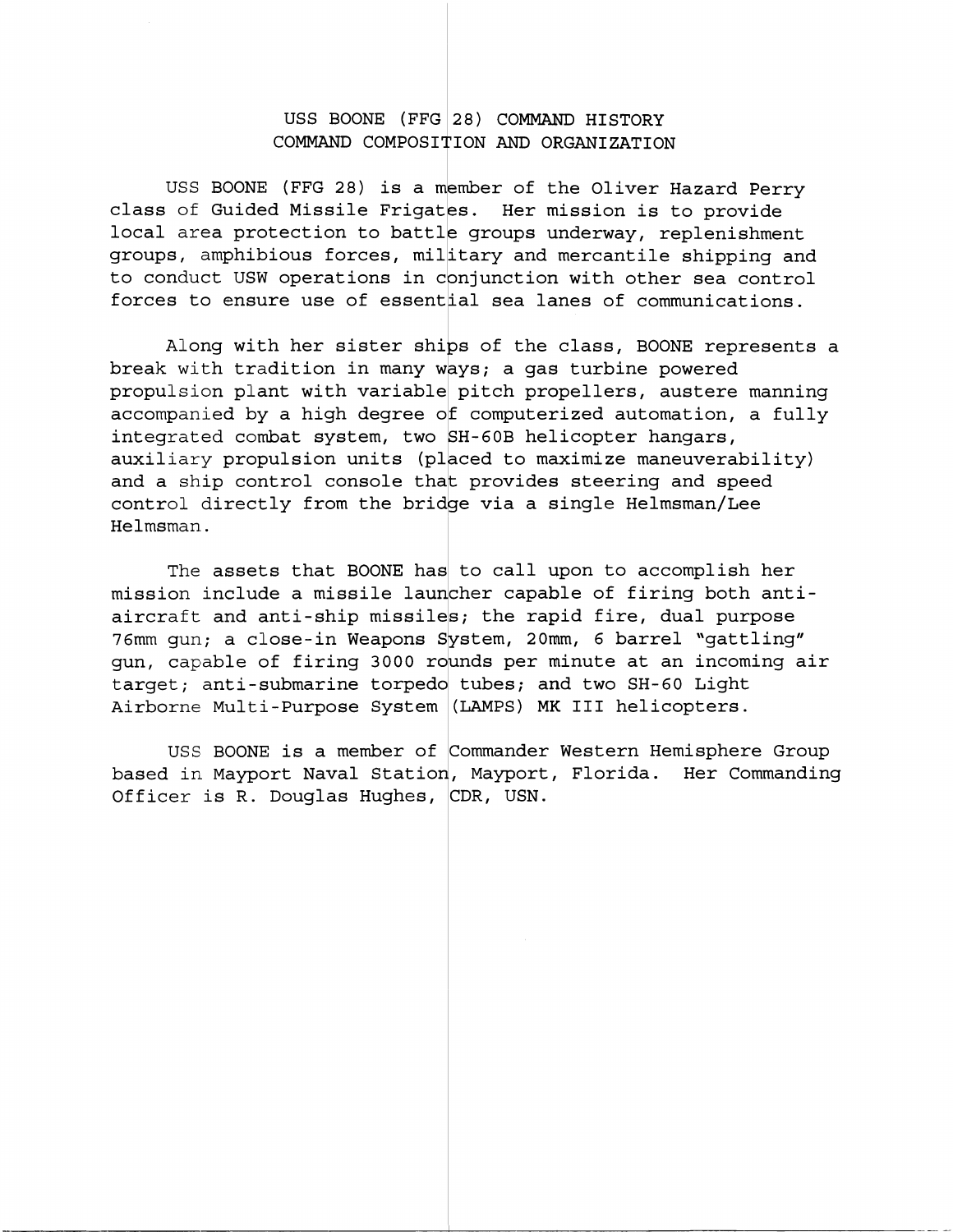### USS BOONE (FFG 28) COMMAND HISTORY 1996 NARRATIVE

BOONE began 1996 inport in Bari, Italy its ninth port visit of the MED 95-3 deployment. January was BOONE's fifth month of deployment. BOONE is scheduled to return to homeport, Mayport Florida, on 24 February.

In January, BOONE was scheduled to conduct exercise NADOR with the Tunisian Navy. BOONE conducted a port visit in Tunis from the 08 - 10 January. During the visit, BOONE held briefs, tours, and training sessions onboard. The underway portion of exercise NADOR 96-1 was canceled due to heavy weather. On 07, 13 and 19 January, BOONE conducted a series of PASSEX's with the Soviet ships ADM KUZNETSOV (carrier), BESSTRASHNYY (destroyer), PYLKIY (frigate), and OLEKMA (oiler). The Commanding Officer and Operations Officer were hosted on the Kuznetsov for lunch and a tour. In return BOONE hosted Soviet Officers onboard for tours. Hunter Killer Operations, which involved SH-6OFs from the USS AMERICA commenced on 16 January. Ships involved in the operation were the USS DEWITT, ITS PELOSI and USS BOONE. On 19 January the ship caught a line in the fin stabilizer. Search and Rescue swimmers QM3 , STG3 and SM3 each took turns swimming underwater to cut the line free. During a port visit to Taoramina, Sicily from 22- 23 January, heavy weather caused the liberty boat to crash into the accommodation ladder damaging the ladder and boat. The heavy weather resulted in BOONE leaving Taoramina on 24 January and sailing to Catania, Italy arriving on 27 January for another outstanding Italian port visit. Upon completion of the port visit BOONE set sail enroute the Adriatic Sea on 30 January.

In February BOONE conducted numerous USW exercises while in the Adriatic Sea. BOONE ended its tour of the Adriatic Sea on the 5th of February and began its transit enroute the Straits of Messina. On O6 February, the Secretary of the Navy came aboard and spoke with the crew. After an extremely successful deployment, BOONE returned to homeport on 24 February 1996.

During the rest of February and March the ship was in its Post Deployment Standdown period. Major overhaul and corrective maintenance was conducted on systems and equipment during the SRA in April., May and June. After SRA, BOONE began work-ups for MED 97-3 deployment. First on the agenda was Light Off Assessment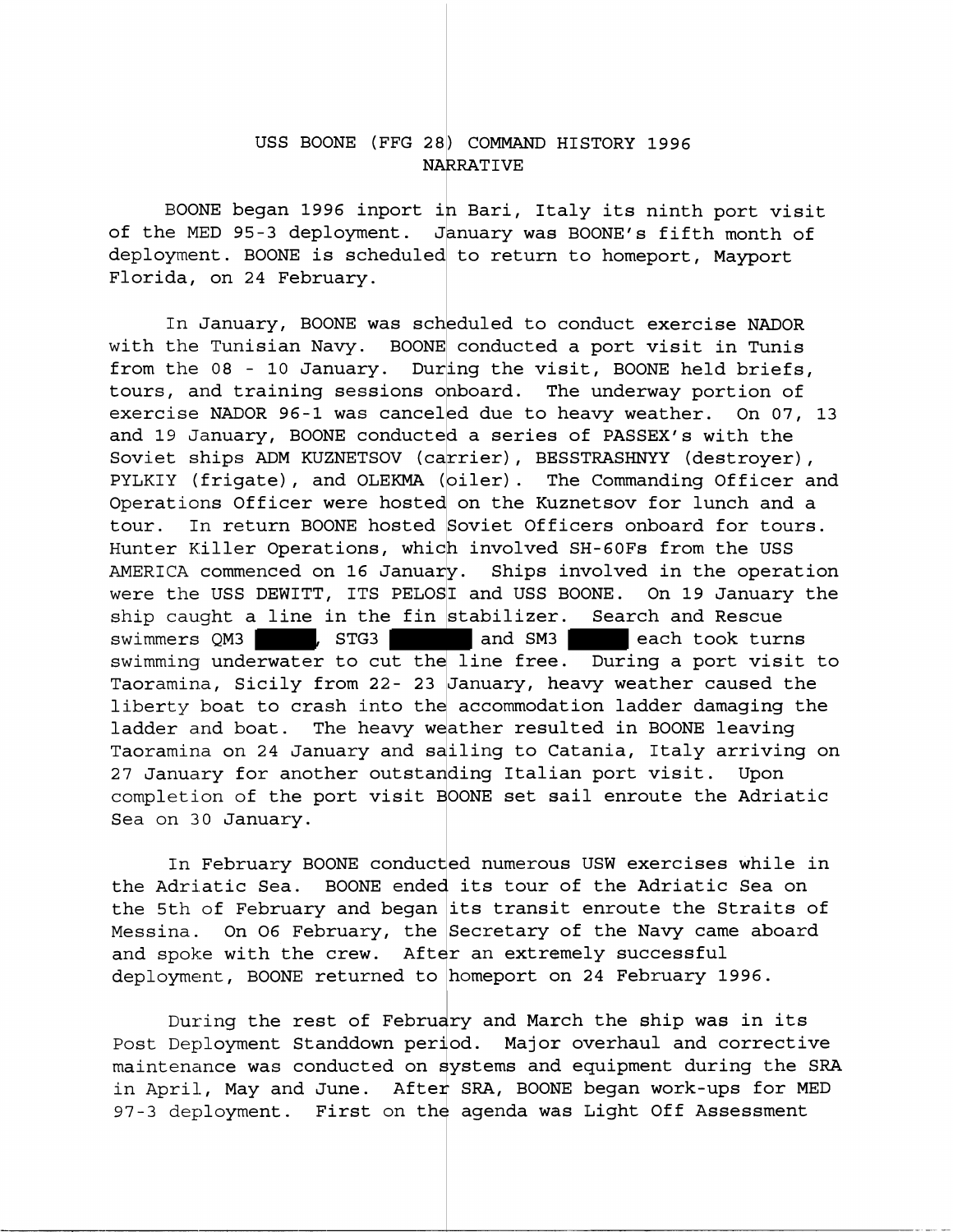(LOA) and INSURV. LOA was conducted 12- 14 JUN in which BOONE received an overall effective. In July, after conducting INSURV rehearsals, BOONE sortied from Mayport to avoid Hurricane Bertha. BOONE conducted Inspection and Survey(1NSURV) from 22-26 July and received numerous comments from COMWESTHEMGRU and COMNAVSURFLANT for BOONE's outstanding condition.

In August BOONE departed for Counter Drug Operations in the Eastern Caribbean Sea. BOONE conducted a "Project Handclasp" community relations project in Port-Au-Prince Haiti which was well received. During Counter Drug Ops BOONE's mission was to board all vessels that met a profile of transporting illegal narcotics. Additionally while on Counter Drug Operations, BOONE made port **visits in Guantanamo** Bay, Cub**a; Curacao, Netherlands** board all vessels that met a profile of transporting lilegal<br>narcotics. Additionally while on Counter Drug Operations, BO<br>made port visits in Guantanamo Bay, Cuba; Curacao, Netherland<br>Antillies; and Aruba, Dutch Antillies. operations, BOONE's embarked Coast Guard Det boarded numerous vessels, including M/V ROUGH RIDER (21 AUG), MERC INDUSTRIAL CARIB (22 AUG), M/V CAPTAIN ALFRED0 (23 AUG), F/V GAVIOTA (25 AUG) , M/V ANDREA (30 AUG) MERC INDUSTRIAL BEACON (02 SEP) , M/V JOAN D. MILAGRUS (04 SEP), M/V JOHANNA TRADER (11 SEP), F/V RICK 11 (12 SEP) , M/V HASKERLAND (27 SEP) , and M/V UNICOSTA (30 SEP) . On 12 September, BOONE seized a 30 FT speedboat with 600lbs of county Navy Days. II (12 SEP), M/V HASKERLAND (27 SEP), and M/V UNICOSTA (30 SE.<br>On 12 September, BOONE seized a 30 FT speedboat with 600lbs o<br>cocaine and took 3 prisoners to Naval station Guantanamo Bay Cuba. On 01 October, BOONE retrieved 30.2 kilos of cocaine floating in the ocean after a chase of an unidentified motor vessel by USS SIDES. BOONE completed Counter-Drug operations on 06 October. While enroute to Mayport, BOONE stopped in Port Everglades FL to host dignitaries on a day cruise during Broward

For. the remainder of the year BOONE continued work-ups for deployment completing CART II, TSTA I, TSTA II, and Engineering Certification. Each assessment was graded satisfactory.

1996 ended with Christmas standdown, leave and upkeep.